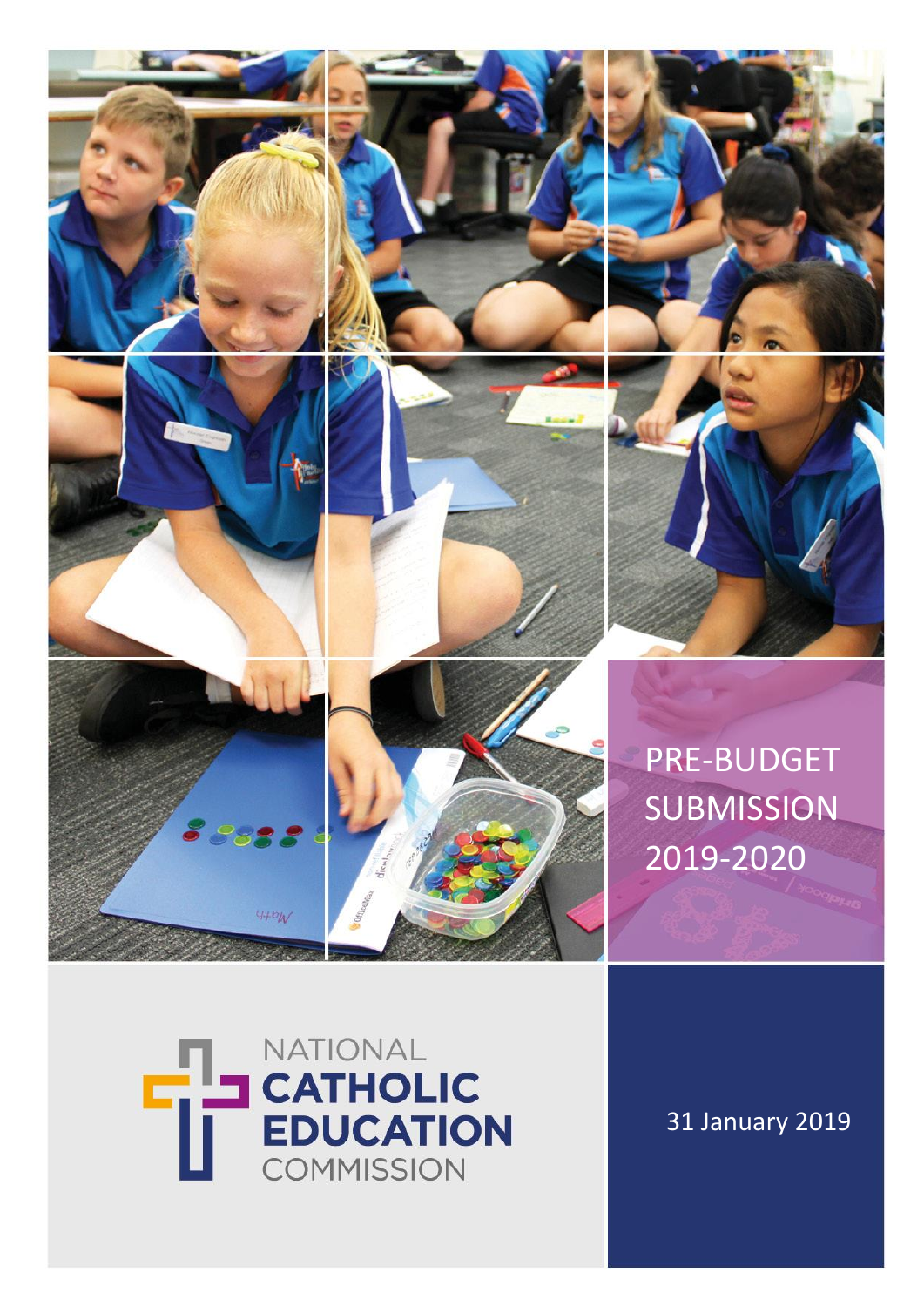

## **About the NCEC**

The National Catholic Education Commission (NCEC) is commissioned by and responsible to the Australian Catholic Bishops Conference for developing, enunciating and implementing policy at the national level for the Church's work in Catholic schools. The NCEC represents the interests of more than 1,730 systemic and non-systemic schools across Australia, educating more than 766,000, or one in five, Australian students.

More information can be found a[t https://www.ncec.catholic.edu.au/](https://www.ncec.catholic.edu.au/)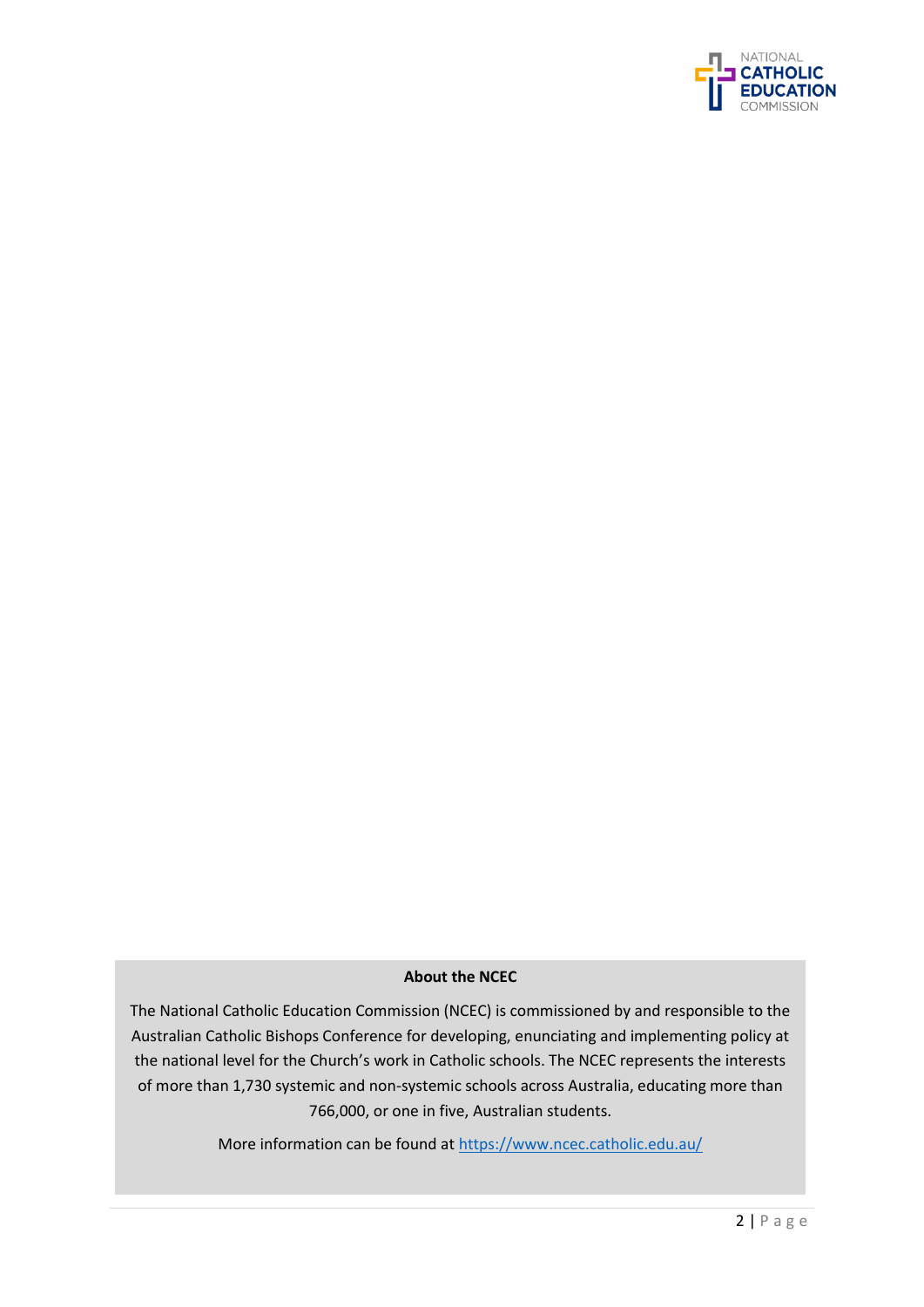

## **National Catholic Education Commission**

#### **2019-2020 Pre- budget Submission**

#### **EXECUTIVE SUMMARY**

The National Catholic Education Commission (NCEC) is pleased to present our priorities to the Australian Government for the 2019-2020 Federal Budget.

The NCEC is the national representative body of Australia's Catholic schools. Working closely with the state and territory Catholic Education Commissions, the NCEC's primary objective is to develop, enunciate and implement policy at the national level.

The NCEC acknowledges the support of successive governments of Australia's Catholic schools which educate almost 20% of Australia's children.

In this 2019-2020 pre-budget submission, the NCEC seeks to highlight two key challenges facing Catholic schools:

- The capital demands of Australia's increasing school aged population on Australia's Catholic schools.
- The need for recurrent and capital investment to improve access to early learning opportunities in Australia's Catholic schools.

The NCEC calls for more support from the Australian Government to ensure that Catholic schools can continue to play their part in the education of Australia's children.

### **RECOMMENDATIONS**

- 1. To meet the future capital needs of Catholic schools due to increases in the school-aged population, the NCEC calls on the Australian Government to significantly increase the capital funding amount allocated under the *Australian Education Act 2013.*
- 2. Given population projections and increased enrolments in Australia's Catholic schools, the NCEC calls on the Australian Government to reconsider how capital works are supported in non-government schools by reviewing the capital funding provisions of the *Australian Education Act* 2013.
- 3. The NCEC calls on the Australian Government to allocate a pool of funds to support the capital costs associated with the construction and maintenance of teacher housing in rural and remote Catholic schools across Australia.
- 4. The NCEC calls on the Australian Government to implement the recommendations of *Lifting our game: Report of the review to achieve educational excellence in Australian schools through early childhood interventions* particularly with respect to funding universal early childhood education for three-year-olds.
- 5. The NCEC calls on the Australian Government to allocate a pool of funds to support the capital costs associated with the establishment and maintenance of early childhood education facilities on existing Catholic school sites.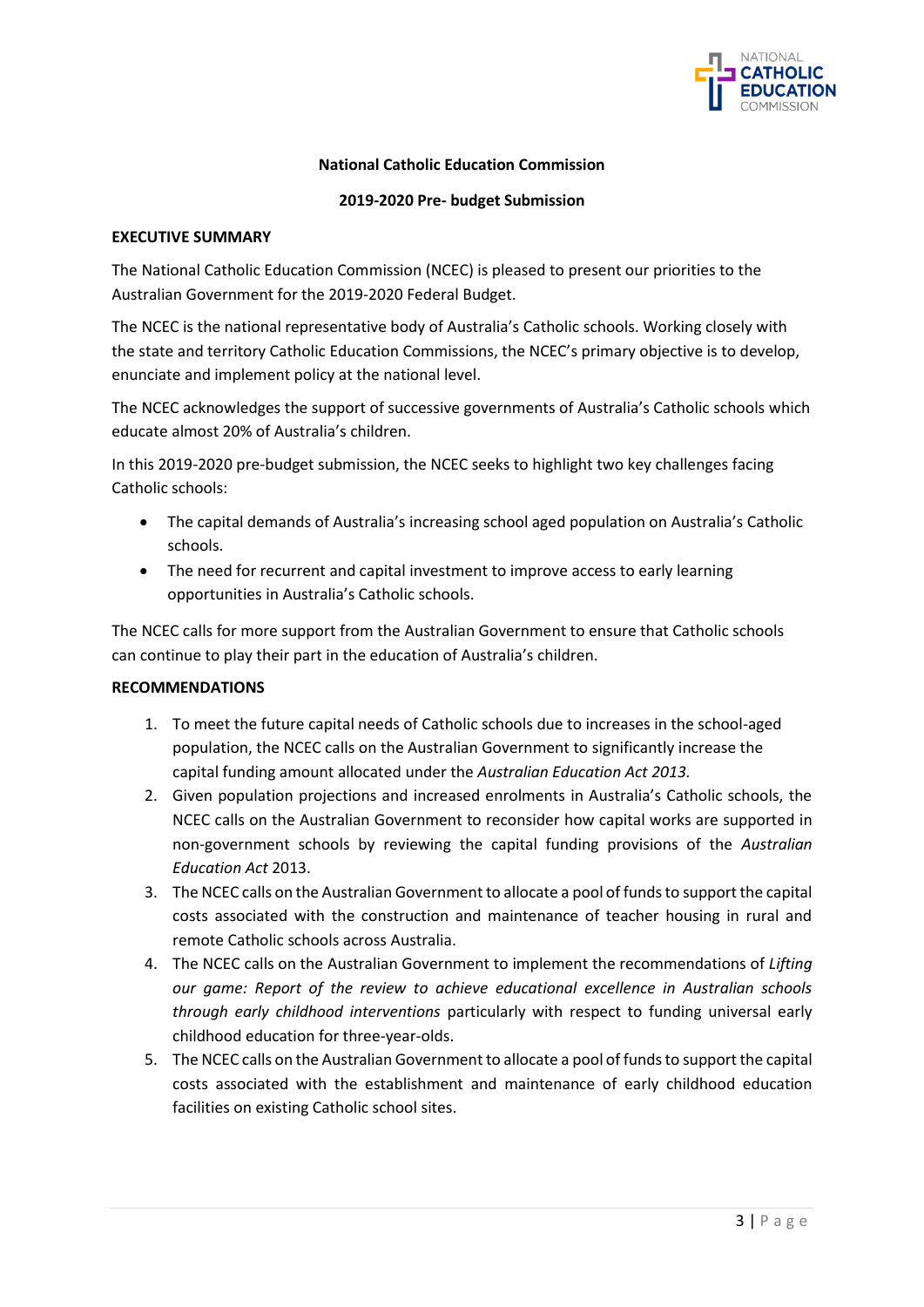

## **1. INTRODUCTION**

## *Catholic schools – Partners in Australia's future*

Australia's Catholic schools have a proud history. Today, Australia's network of over 1,740 Catholic schools educate more than 766,000 students and employ over 94,600 teaching and non-teaching staff (75,000 (FTE)). Australia's Catholic schools continue to educate students from disadvantaged backgrounds, growing proportions of Indigenous students and students with disabilities. More than 40 per cent of Catholic schools are located outside major metropolitan areas and in many remote Indigenous communities, a Catholic school is the only local school.<sup>1</sup>

Together with families, the broader community and federal, state and territory governments, Australian Catholic schools see themselves as partners in the education system. Catholic schools provide a high-quality, affordable and accessible option for Australian families who deeply value and regularly exercise their educational choice. Providing an education that strives to educate the whole child – intellectually, spiritually, physically, morally and emotionally – is our priority.

Capital funding is a critical issue for Australia's Catholic schools. Parents and families of students at Catholic schools have always contributed the vast bulk of capital expenditure on Australia's Catholic schools. In 2016, parents and families at Catholic schools contributed almost 90% of the capital expenditure in Australia's Catholic schools. This expenditure benefits individual schools, the communities they serve and, as acknowledged by government, alleviates pressure on federal, state and territory education budgets. $^2$  This means real savings for the whole community.

## **2. MEETING THE EDUCATIONAL NEEDS OF AUSTRALIA'S INCREASED POPULATION**

### *Australia's increasing school-aged population*

In line with general population increases, the Australian Bureau of Statistics (ABS) has estimated that the number of school-aged children will increase significantly over coming years.<sup>3</sup>

Primarily concentrated in the capital cities and major regional centres of NSW, Victoria, Queensland, Western Australia and the ACT, Australia's increasing population will bring additional demand for services, including additional places in schools. States and territories are preparing for the additional education requirements which will flow from increases in their school aged population.

For example, in NSW, the Department of Education estimates that the equivalent of 7,200 extra classrooms will be needed to meet demand for school places by 2031. An extra 269,000 students will need places in NSW schools. The NSW Department of Education is anticipating that Catholic and independent schools will need to accommodate an extra 105,000 students in NSW by 2031. 4

In Victoria, the school-aged population is expected to increase by around 450,000 students with 50 new schools needed by 2021.<sup>5</sup> By 2036 in Queensland, the numbers of primary school-aged children is projected to increase up to 680,000 and the numbers of secondary school-aged children is projected to increase up to 576,000.<sup>6</sup> By 2026 in Western Australia, conservative projections estimate the number of primary school-aged children (5 to 11 years old) will increase by 50,510 students and the number of secondary school-aged children (12 to 17 years old) will increase by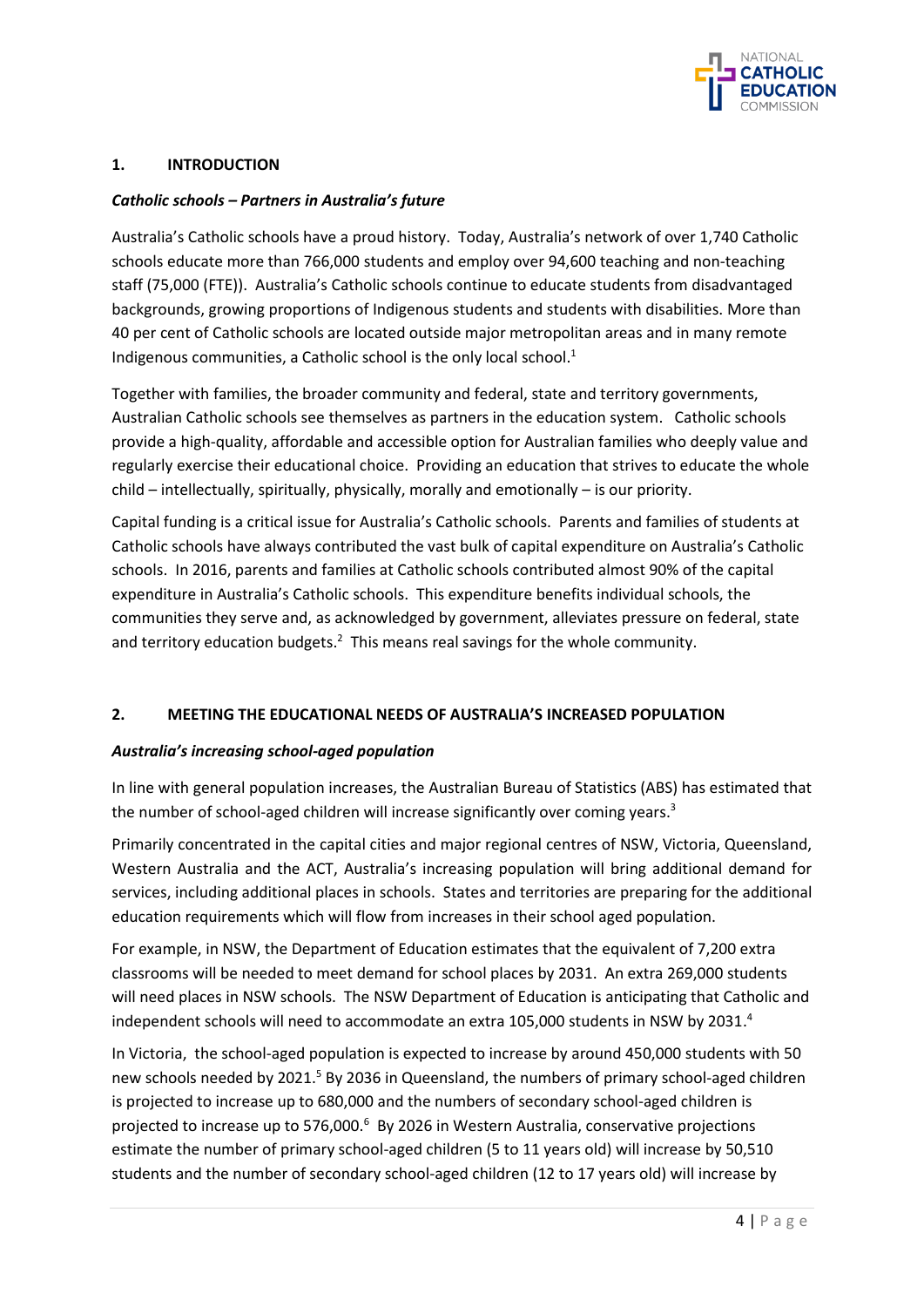

## 43,760. <sup>7</sup>

Enrolment projections for the Catholic schools are factoring in increased population growth and the expectation is that there will be increased demand for enrolment places in our schools. While growth is expected to be concentrated in the growth corridors of capital cities and large regional centres and planning for new schools and repurposing of existing facilities in these schools is underway, all our schools will continue to require capital investment.

## *Early learning opportunities*

The Catholic education sector welcomes the commitment by the Australian Government of \$870 million under the Universal Access National Partnership arrangements to continue support for early childhood education (ECE).<sup>8</sup> The NCEC acknowledges the importance of universal access to ECE and supports this as a priority for governments.

The Catholic education sector currently operates pre-schools and kindergartens around Australia. Given our existing school network and school infrastructure, it makes economic sense for Australia's Catholic schools to continue to provide access to early learning opportunities. School based ECE facilities deliver economic efficiencies (shared infrastructure and facilities reduce operating costs), offer children and their families the opportunity to participate in the life of a Catholic school community, enable smoother transition to primary school and facilitate increased knowledge exchange between educators.

Ensuring that opportunities for ECE in Catholic schools can be expanded and introduced in other states and territories will require additional funding from government.

## **3. THE CHALLENGE FOR AUSTRALIA'S CATHOLIC SCHOOLS**

### *Capital needs*

Australia's education sector is based on a mix of public, independent and low fee Catholic schools. This public/private mix:

- ensures maximum accessibility and quality;
- enables parent choice; and
- alleviates pressure on government education budgets.

The expectation of the community and governments is that this will continue.

To keep pace with population growth, all schools will be required to accommodate increasing enrolments. Currently Australia's Catholic schools are faced with three competing capital funding demands:

- 1. Maintaining existing school infrastructure to support evolving curriculum needs.
- 2. Ensuring that capital infrastructure is up-to-date with the needs of a  $21<sup>st</sup>$  century education system.
- 3. Meeting school provision demands in growth corridors in capital cities and growing rural and regional areas.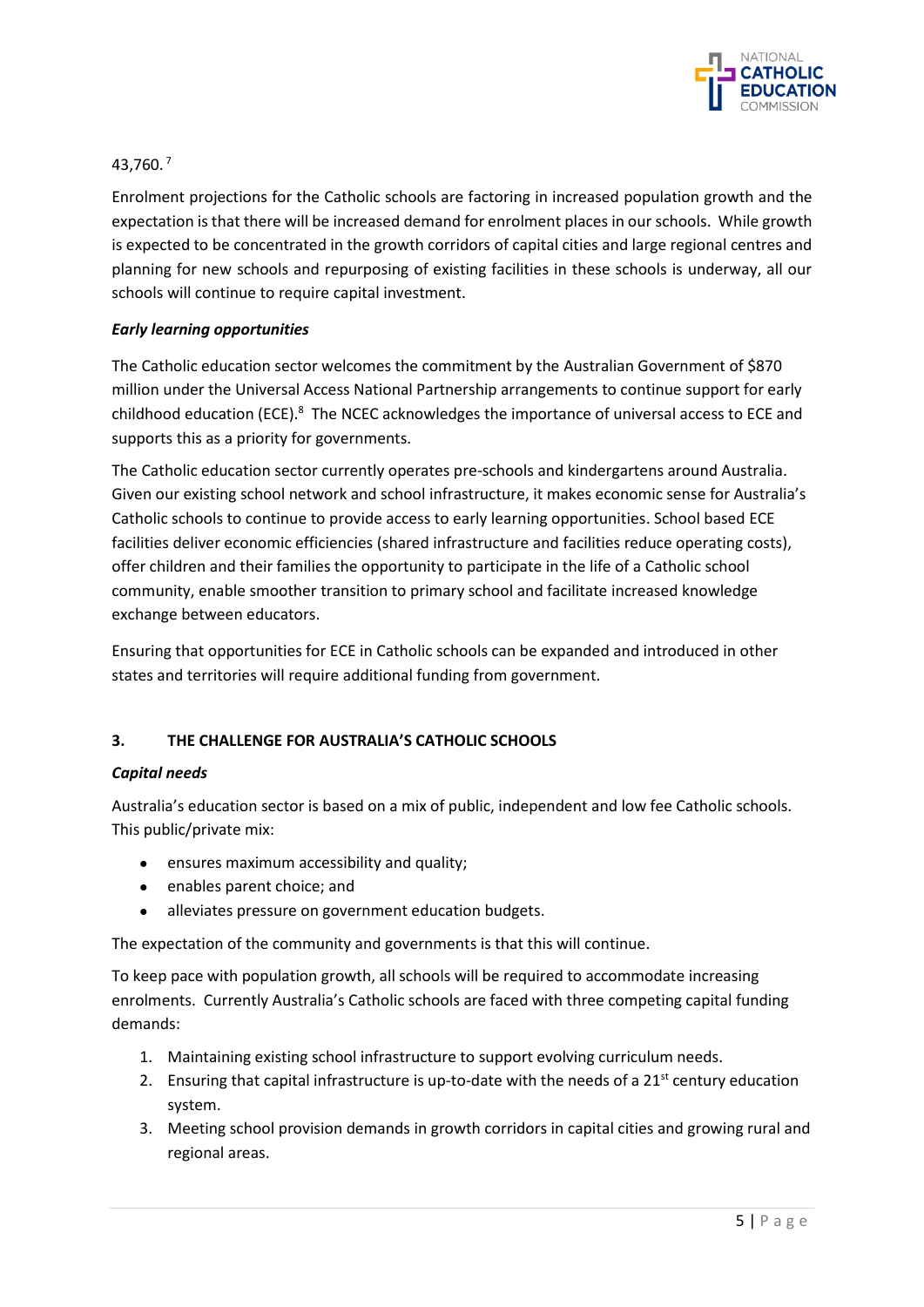

Parents and families of students at Catholic schools have always contributed the vast bulk of capital expenditure on Australia's Catholic schools. In 2016, the Catholic education sector spent \$1.125 billion on capital expenditure in existing schools with almost 90% of this paid by parents and families of Catholic school students. The significant contribution made by the Catholic education sector to their schools is illustrated by figure 1.



Figure 1 Source: My School:<https://myschool.edu.au/>

The federal government provides funding to non-government schools for capital works under the *Australian Education Act* 2013 ('the Act") through the responsible block grant authority (the BGA). In circumstances where the demand for enrolments in Catholic schools will continue to grow, there is a need to reconsider how the federal government supports capital works in Catholic schools. The Commonwealth Capital Grants Program is the only ongoing federal program that supports Catholic schools. It is declining in value against the cost of maintaining and building new school infrastructure and is insufficient to meet the demands on school enrolments from Australia's increased population.

For example, in Victoria, over the five years to 2022, the Catholic school system will be required to spend over \$2.2 billion to meet capital needs across the state. This includes the cost of new schools (land and buildings) and upgrading and refurbishing existing schools.

In Western Australia by 2026, in excess of 16,000 additional students are expected to seek enrolment at Catholic schools. Catholic Education Western Australia (CEWA) is currently planning to expand existing schools and build new schools in growth areas. To date, CEWA capital applications for new and existing schools are oversubscribed by \$20 million for 2019 and \$15 million for 2020.

Given the increased need for school places, parents and families at Catholic schools will be placed under significant pressure to increase their contributions to the increasing cost of capital works and/or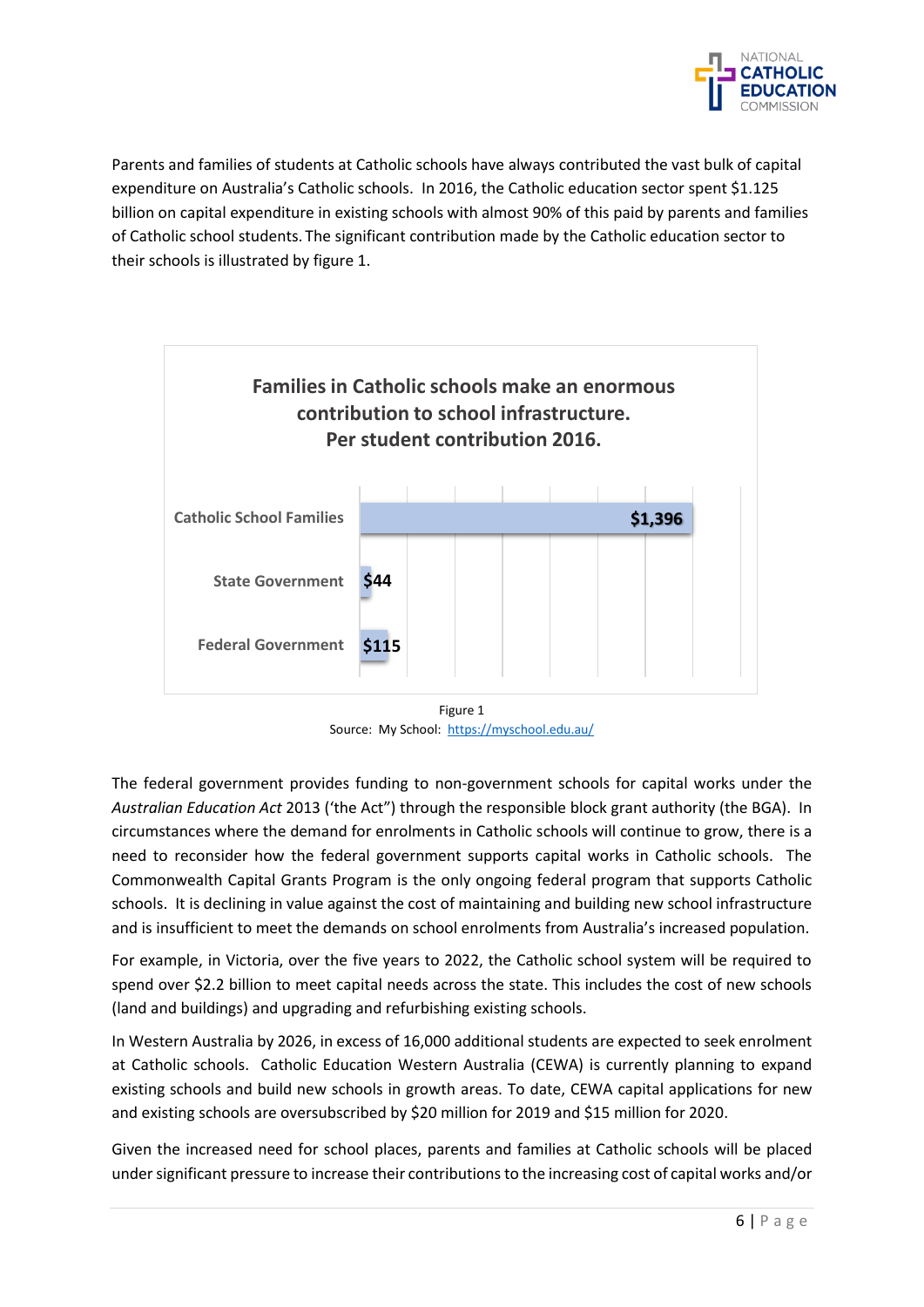

self-fund new school infrastructure. This pressure will be particularly felt in low socio-economic (SES) areas.

Students at Catholic schools and their parents and families are entitled to support. The NCEC proposes that in this federal budget, the Australian Government not only increase the pool of funds available under the Act for capital but also review the capital funding program.

## **Recommendations:**

- **1. To meet the future capital needs of Catholic schools due to increases in the school-aged population, the NCEC calls on the Australian Government to significantly increase the capital funding amount allocated under the** *Australian Education Act 2013.*
- **2. Given population projections and increased enrolments in Australia's Catholic schools, the NCEC calls on the Australian Government to reconsider how capital works are supported in non-government schools by reviewing the capital funding provisions of the** *Australian Education Act* **2013.**

## *Extra capital support for rural and remote schools*

Australian Catholic schools are proud of their tradition of providing schools in rural and remote Australian communities. More than 40 per cent of Australia's Catholic schools are located outside major metropolitan areas and in many remote Indigenous communities, a Catholic school is the only local school. The ability of small low SES rural and remote schools to raise capital funds from the parents and families at these schools is limited.

Ensuring that sufficient funds are available to staff, maintain and upgrade Catholic schools in rural and remote locations is a constant challenge. Attracting teachers to such schools also presents difficulties. As identified in the *Independent Review into Regional, Rural and Remote Education*, 9 the ability to offer teachers access to affordable, secure housing encourages teachers and their families to take on roles in these communities ensuring that all children, no matter their address, have the opportunity to receive a quality education. The availability of additional funds to build and maintain quality teacher housing would ensure that Catholic schools can continue to offer teachers in rural and remote communities access to suitable accommodation.

### **Recommendation:**

**3. The NCEC calls on the Australian Government to allocate a pool of funds to support the capital costs associated with the construction and maintenance of teacher housing in rural and remote Catholic schools across Australia.** 

### *Early learning centres*

Catholic schools operate pre-schools and kindergartens (early learning facilities) in all states and territories. Typically, these facilities are located on Catholic school sites to offer children the opportunity to participate in the life of the Catholic school community. As noted previously there are considerable advantages in locating new early learning facilities on existing school sites.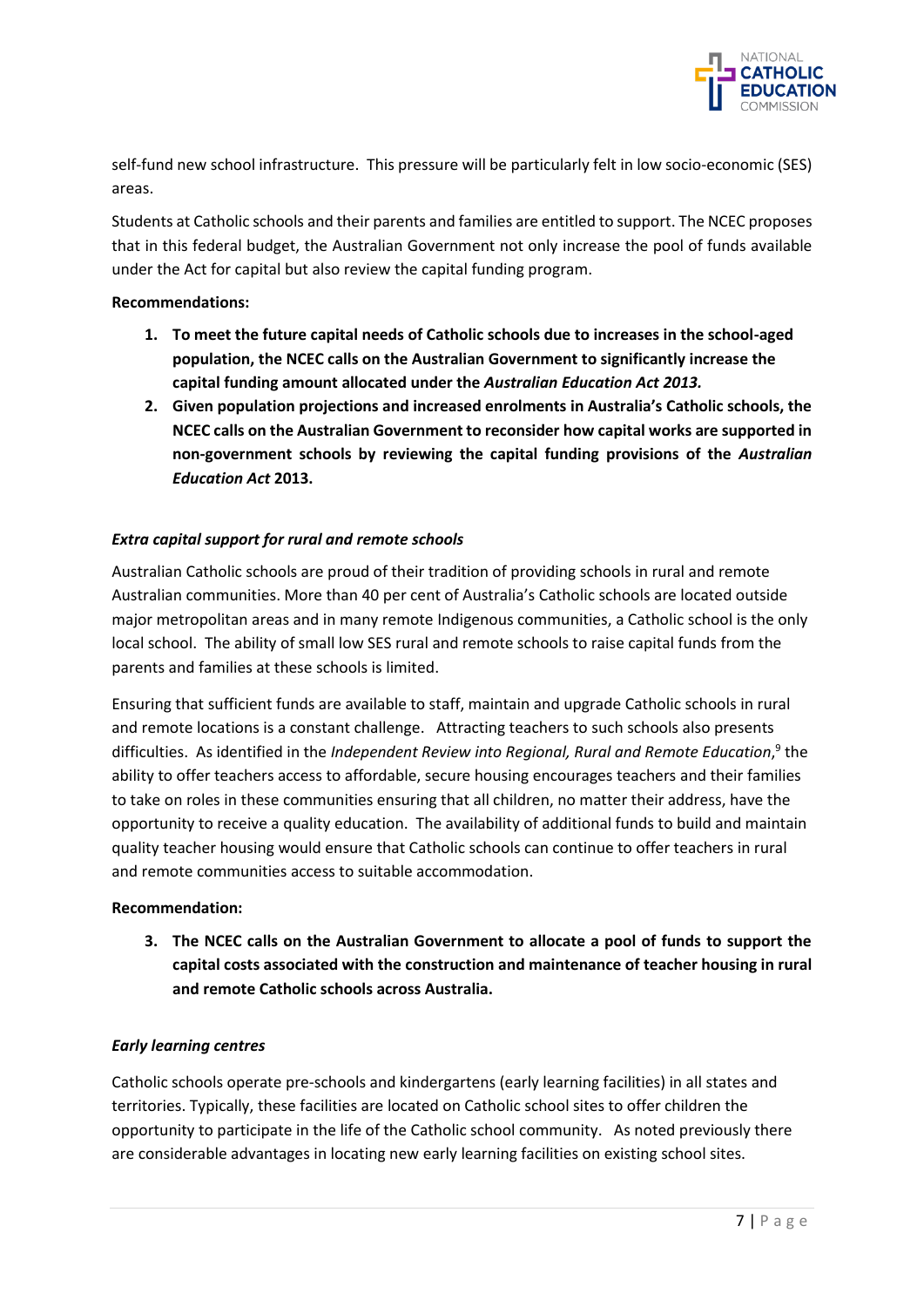

In early 2018 the NCEC welcomed the publication of *Lifting our game: Report of the review to achieve educational excellence in Australian schools through early childhood interventions ('the report.<sup>10</sup>* The report was commissioned to complement the Commonwealth Government's Review to Achieve Educational Excellence in Australian Schools. It recommended a number of key reforms, including providing adequate funding for universal access in the year before school and the progressive implementation of universal access to a quality early education program, for example pre-school, for all three-year-old children.

To support this approach and improve access to early childhood education in the years before school, Australia's Catholic schools seek to incorporate more early learning facilities on school sites. Schools around Australia have identified sites that could accommodate such facilities. For example, in Queensland up to 80 sites have been identified.

### **Recommendations:**

- **4. The NCEC calls on the Australian Government to implement the recommendations of the**  *Lifting our game: Report of the review to achieve educational excellence in Australian schools through early childhood interventions* **particularly with respect to funding universal early childhood education for three-year-olds.**
- **5. The NCEC calls on the Australian Government to allocate a pool of funds to support the capital costs associated with the establishment and maintenance of early childhood education facilities on existing Catholic school sites.**

31 January 2019



**National Catholic Education Commission contact details** Should you have any further queries in relation to this submission, please contact:

> **Ray Collins** Acting Executive Director **Telephone**: 02 8229 0800 **Email**[: ray.collins@ncec.catholic.edu.au](mailto:ray.collins@ncec.catholic.edu.au)

**Patrice Daly** Policy Advisor **Telephone**: 02 8229 0800 **Email**[: patrice.daly@ncec.catholic.edu.au](mailto:patrice.daly@ncec.catholic.edu.au)